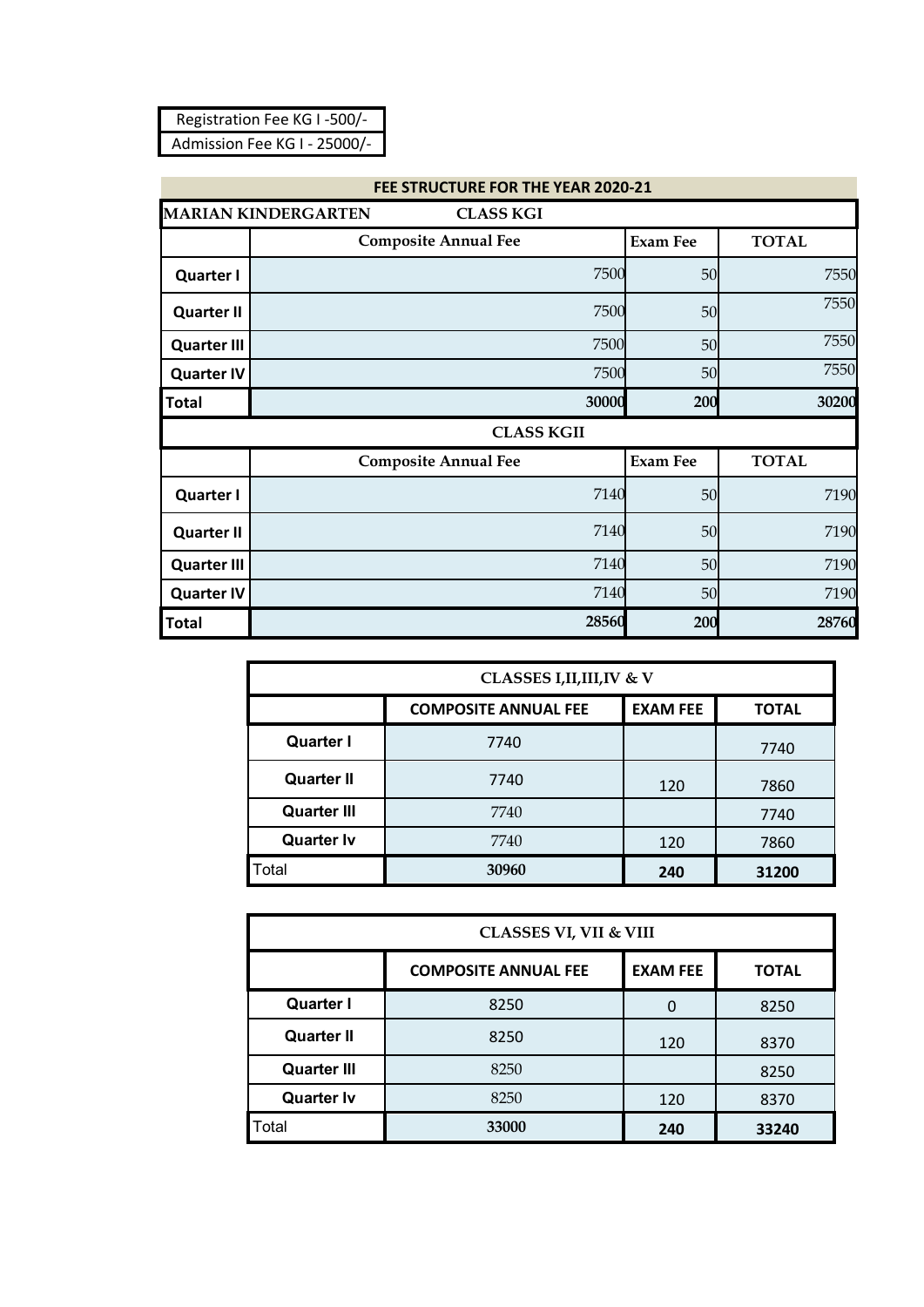| CLASSES IX & $X$   |                             |                 |              |
|--------------------|-----------------------------|-----------------|--------------|
|                    | <b>COMPOSITE ANNUAL FEE</b> | <b>EXAM FEE</b> | <b>TOTAL</b> |
| <b>Quarter I</b>   | 8660                        | O               | 8660         |
| <b>Quarter II</b>  | 8660                        | 140             | 8800         |
| <b>Quarter III</b> | 8660                        |                 | 8660         |
| <b>Quarter Iv</b>  | 8660                        | 140             | 8800         |
| Total              | 34640                       | 280             | 34920        |

| <b>CLASS XI GROUP A &amp; B</b>                        |                                                                |     |       |  |
|--------------------------------------------------------|----------------------------------------------------------------|-----|-------|--|
| (Maths, Bio., Phy. Chem.) & (Hindi, Bio., Phy., Chem.) |                                                                |     |       |  |
|                                                        | <b>EXAM FEE</b><br><b>COMPOSITE ANNUAL FEE</b><br><b>TOTAL</b> |     |       |  |
| <b>Quarter I</b>                                       | 12490                                                          | 0   | 12490 |  |
| <b>Quarter II</b>                                      | 12490                                                          | 130 | 12620 |  |
| <b>Quarter III</b>                                     | 12490                                                          | 130 | 12620 |  |
| Total                                                  | 37470<br>260<br>37730                                          |     |       |  |

| <b>CLASS XI GROUP C</b>                     |                                                                |     |       |
|---------------------------------------------|----------------------------------------------------------------|-----|-------|
| (PHE, Bio., Phy. Chem.)                     |                                                                |     |       |
|                                             | <b>EXAM FEE</b><br><b>COMPOSITE ANNUAL FEE</b><br><b>TOTAL</b> |     |       |
| <b>Quarter I</b>                            | 12560                                                          | O   | 12560 |
| <b>Quarter II</b>                           | 12560                                                          | 130 | 12690 |
| <b>Quarter III</b><br>12560<br>130<br>12690 |                                                                |     |       |
| Total                                       | 37680                                                          | 260 | 37940 |

| <b>CLASS XI GROUP D</b>                                        |                       |     |       |  |
|----------------------------------------------------------------|-----------------------|-----|-------|--|
| (Comp. Science., Bio., Phy., Chem.)                            |                       |     |       |  |
| <b>EXAM FEE</b><br><b>COMPOSITE ANNUAL FEE</b><br><b>TOTAL</b> |                       |     |       |  |
| <b>Quarter I</b>                                               | 13080                 |     | 13080 |  |
| <b>Quarter II</b>                                              | 13080                 | 130 | 13210 |  |
| <b>Quarter III</b>                                             | 13080                 | 130 | 13210 |  |
| otal                                                           | 260<br>39500<br>39240 |     |       |  |

| <b>CLASS XI GROUP E</b>                     |                                                                |     |       |  |
|---------------------------------------------|----------------------------------------------------------------|-----|-------|--|
| (Maths, Phy., Chem., Hindi)                 |                                                                |     |       |  |
|                                             | <b>EXAM FEE</b><br><b>COMPOSITE ANNUAL FEE</b><br><b>TOTAL</b> |     |       |  |
| <b>Quarter I</b>                            | 12360                                                          |     | 12360 |  |
| <b>Quarter II</b>                           | 12360                                                          | 130 | 12490 |  |
| 12490<br>130<br><b>Quarter III</b><br>12360 |                                                                |     |       |  |
| <b>Total</b>                                | 37080                                                          | 260 | 37340 |  |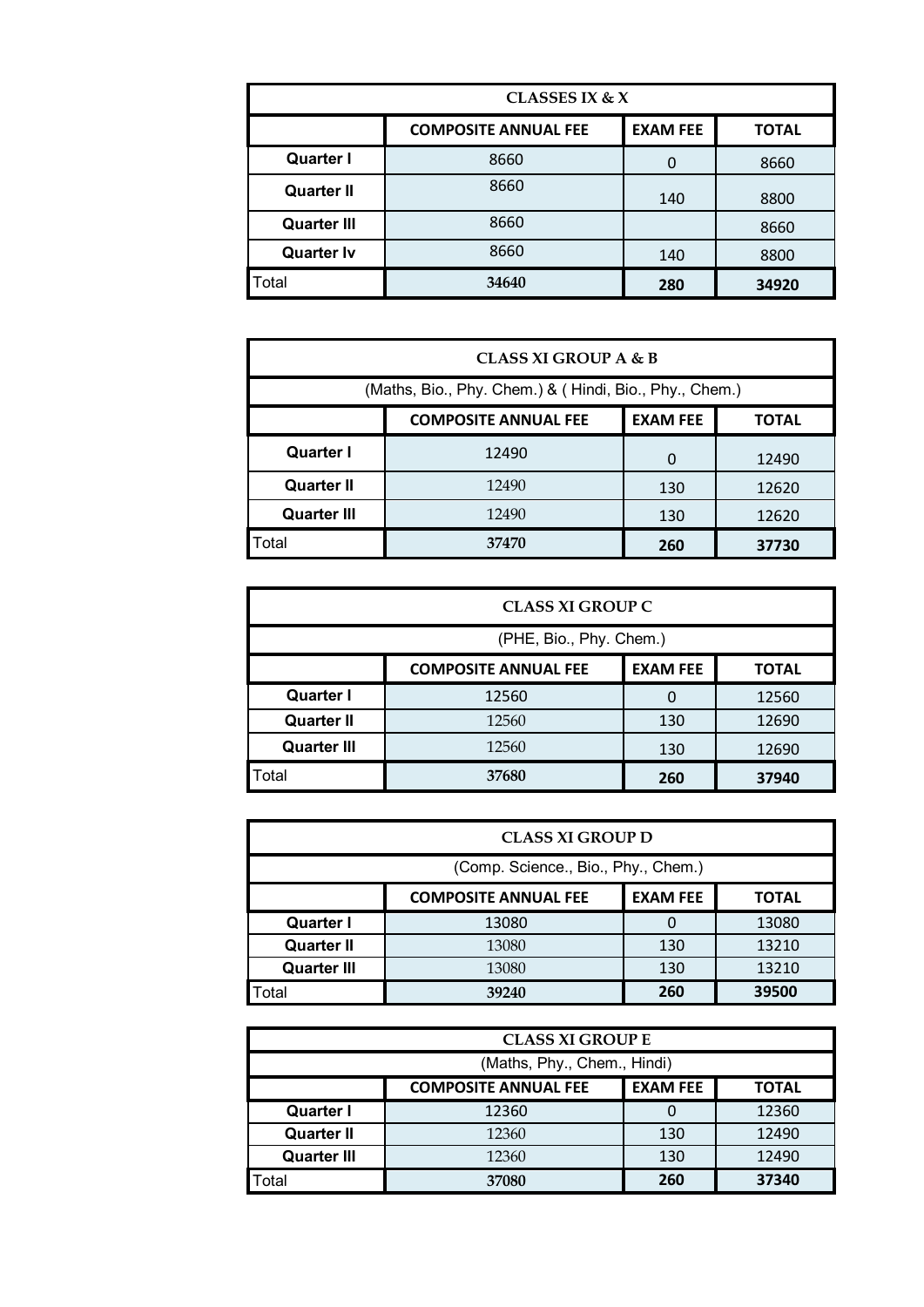| <b>CLASS XI GROUP F</b>        |                                                                |     |       |  |
|--------------------------------|----------------------------------------------------------------|-----|-------|--|
| (Maths, Phy., Chem., PHE)      |                                                                |     |       |  |
|                                | <b>EXAM FEE</b><br><b>COMPOSITE ANNUAL FEE</b><br><b>TOTAL</b> |     |       |  |
| <b>Quarter I</b>               | 12420                                                          |     | 12420 |  |
| <b>Quarter II</b>              | 12420                                                          | 130 | 12550 |  |
| <b>Quarter III</b>             | 12420                                                          | 130 | 12550 |  |
| Total<br>37260<br>37520<br>260 |                                                                |     |       |  |

| <b>CLASS XI GROUP G</b>                     |                                                                |     |       |
|---------------------------------------------|----------------------------------------------------------------|-----|-------|
| (Maths, Phy., Chem., Comp.)                 |                                                                |     |       |
|                                             | <b>EXAM FEE</b><br><b>COMPOSITE ANNUAL FEE</b><br><b>TOTAL</b> |     |       |
| <b>Quarter I</b>                            | 12940                                                          |     | 12940 |
| <b>Quarter II</b>                           | 12940                                                          | 130 | 13070 |
| <b>Quarter III</b><br>13070<br>12940<br>130 |                                                                |     |       |
| Total                                       | 38820<br>260<br>39080                                          |     |       |

| <b>CLASS XI GROUP H &amp; I</b>                                 |                                                                |     |       |  |
|-----------------------------------------------------------------|----------------------------------------------------------------|-----|-------|--|
| (Maths, Eco., Bus.St., Accnt.) & (Hindi, Eco., Bus.st., Accnt.) |                                                                |     |       |  |
|                                                                 | <b>EXAM FEE</b><br><b>COMPOSITE ANNUAL FEE</b><br><b>TOTAL</b> |     |       |  |
| <b>Quarter I</b>                                                | 12000                                                          |     | 12000 |  |
| <b>Quarter II</b>                                               | 12000                                                          | 130 | 12130 |  |
| <b>Quarter III</b>                                              | 12130<br>130<br>12000                                          |     |       |  |
| Total                                                           | 260<br>36260<br>36000                                          |     |       |  |

| <b>CLASS XI GROUP J</b>      |                                                                |     |       |
|------------------------------|----------------------------------------------------------------|-----|-------|
| (PHE, Eco., Bus.st., Accnt.) |                                                                |     |       |
|                              | <b>EXAM FEE</b><br><b>COMPOSITE ANNUAL FEE</b><br><b>TOTAL</b> |     |       |
| <b>Quarter I</b>             | 12060                                                          |     | 12060 |
| <b>Quarter II</b>            | 12060                                                          | 130 | 12190 |
| <b>Quarter III</b>           | 12060                                                          | 130 | 12190 |
| Total                        | 36180                                                          | 260 | 36440 |

| <b>CLASS XI GROUP K</b>         |                                                                |     |       |
|---------------------------------|----------------------------------------------------------------|-----|-------|
| (Comp., Eco., Bus. St., Accnt.) |                                                                |     |       |
|                                 | <b>EXAM FEE</b><br><b>COMPOSITE ANNUAL FEE</b><br><b>TOTAL</b> |     |       |
| <b>Quarter I</b>                | 12580                                                          |     | 12580 |
| <b>Quarter II</b>               | 12580                                                          | 130 | 12710 |
| <b>Quarter III</b>              | 12580                                                          | 130 | 12710 |
| Total                           | 37740                                                          | 260 | 38000 |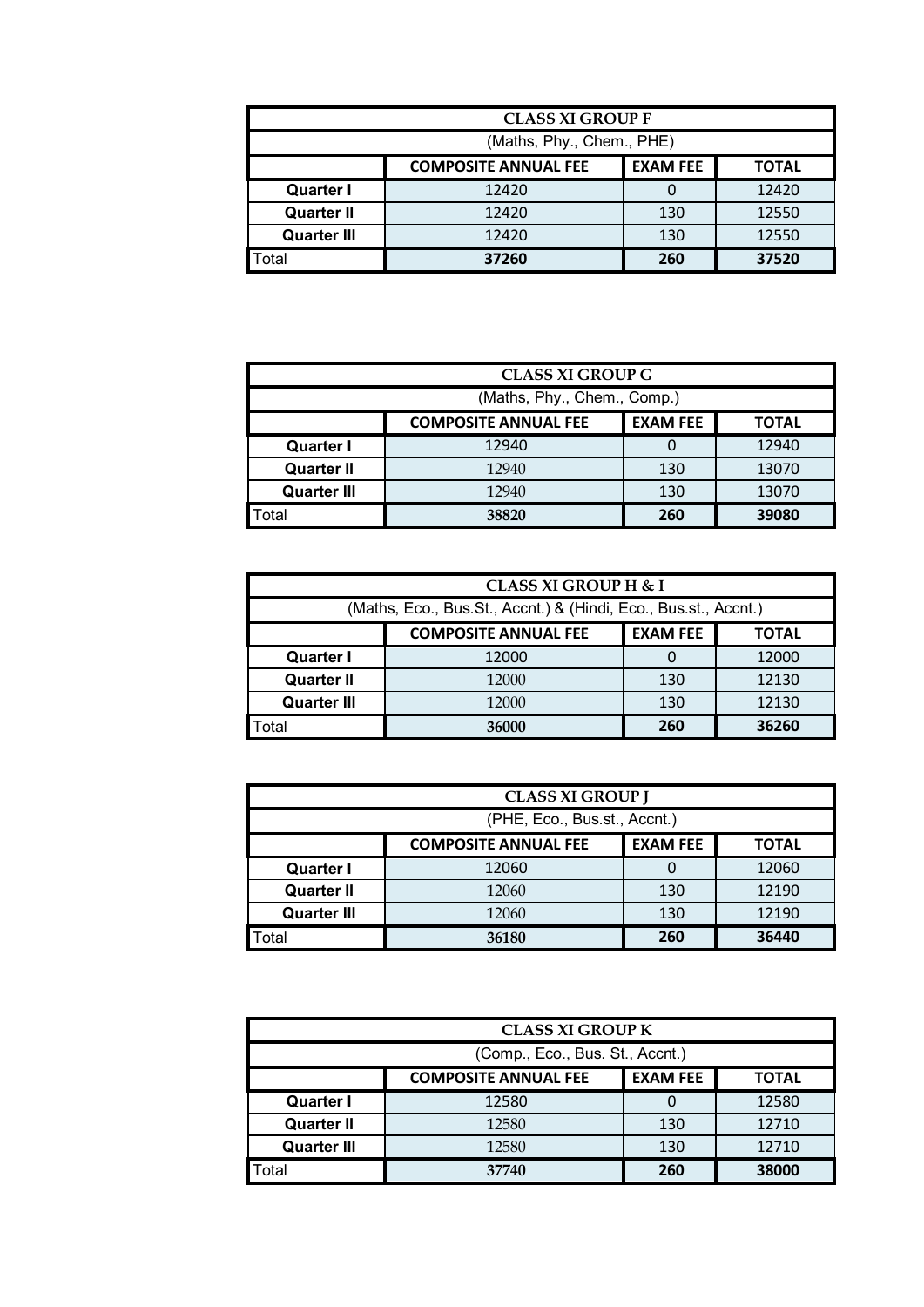| <b>CLASS XII GROUP A &amp; B</b> |                                                         |     |       |
|----------------------------------|---------------------------------------------------------|-----|-------|
|                                  | (Maths, Bio., Phy. Chem.) & (Hindi, Bio., Phy., Chem.)  |     |       |
|                                  | <b>EXAM FEE</b><br><b>COMPOSITE ANNUAL FEE</b><br>TOTAL |     |       |
| <b>Quarter I</b>                 | 9390                                                    |     | 9390  |
| <b>Quarter II</b>                | 9390                                                    | 130 | 9520  |
| <b>Quarter III</b>               | 9390                                                    |     | 9390  |
| <b>Quarter IV</b>                | 9390                                                    | 130 | 9520  |
| Total                            | 37560                                                   | 260 | 37820 |

| <b>CLASS XII GROUP C</b> |                                                                |     |       |
|--------------------------|----------------------------------------------------------------|-----|-------|
| (PHE, Bio., Phy., Chem.) |                                                                |     |       |
|                          | <b>COMPOSITE ANNUAL FEE</b><br><b>EXAM FEE</b><br><b>TOTAL</b> |     |       |
| <b>Quarter I</b>         | 9430                                                           |     | 9430  |
| <b>Quarter II</b>        | 9430                                                           | 130 | 9560  |
| <b>Quarter III</b>       | 9430                                                           |     | 9430  |
| <b>Quarter IV</b>        | 9430                                                           | 130 | 9560  |
| Total                    | 37720                                                          | 260 | 37980 |

| <b>CLASS XII GROUP D</b>     |                                                                |     |       |
|------------------------------|----------------------------------------------------------------|-----|-------|
| (Comp, Phy., Chem., Biology) |                                                                |     |       |
|                              | <b>EXAM FEE</b><br><b>COMPOSITE ANNUAL FEE</b><br><b>TOTAL</b> |     |       |
| <b>Quarter I</b>             | 9820                                                           |     | 9820  |
| <b>Quarter II</b>            | 9820                                                           | 130 | 9950  |
| <b>Quarter III</b>           | 9820                                                           |     | 9820  |
| <b>Quarter IV</b>            | 9820                                                           | 130 | 9950  |
| Total                        | 39280                                                          | 260 | 39540 |

| <b>CLASS XII GROUP E</b> |                                                                |     |       |
|--------------------------|----------------------------------------------------------------|-----|-------|
|                          | (Maths, Phy., Chem., Hindi)                                    |     |       |
|                          | <b>EXAM FEE</b><br><b>COMPOSITE ANNUAL FEE</b><br><b>TOTAL</b> |     |       |
| <b>Quarter I</b>         | 9280                                                           |     | 9280  |
| <b>Quarter II</b>        | 9280                                                           | 130 | 9410  |
| <b>Quarter III</b>       | 9280                                                           |     | 9280  |
| <b>Quarter IV</b>        | 9280                                                           | 130 | 9410  |
| Total                    | 37120                                                          | 260 | 37380 |

| <b>CLASS XII GROUP F</b>  |                                                                |     |       |
|---------------------------|----------------------------------------------------------------|-----|-------|
| (PHE, Maths, Phy., Chem.) |                                                                |     |       |
|                           | <b>EXAM FEE</b><br><b>COMPOSITE ANNUAL FEE</b><br><b>TOTAL</b> |     |       |
| <b>Quarter I</b>          | 9330                                                           |     | 9330  |
| <b>Quarter II</b>         | 9330                                                           | 130 | 9460  |
| <b>Quarter III</b>        | 9330                                                           |     | 9330  |
| <b>Quarter IV</b>         | 9330                                                           | 130 | 9460  |
| <b>Total</b>              | 37320                                                          | 260 | 37580 |